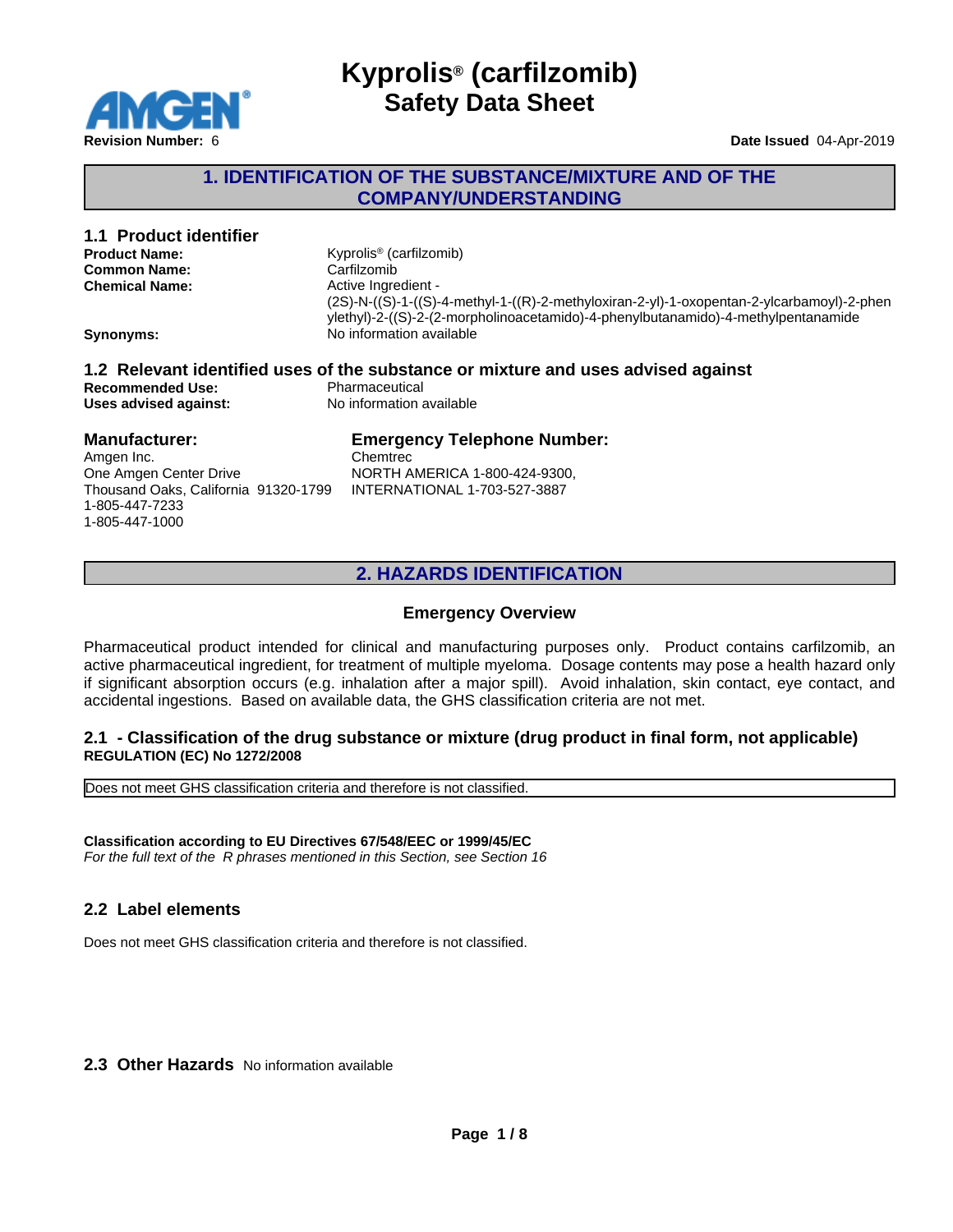

**3. COMPOSITION/INFORMATION ON INGREDIENTS**

#### **3.1 Substances**

| Ingredients:          | See below for drug product presentations.                                                                                                                                                             |
|-----------------------|-------------------------------------------------------------------------------------------------------------------------------------------------------------------------------------------------------|
| <b>Chemical Name:</b> | Active Ingredient -<br>(2S)-N-((S)-1-((S)-4-methyl-1-((R)-2-methyloxiran-2-yl)-1-oxopentan-2-ylcarbamoyl)-2-phen<br>ylethyl)-2-((S)-2-(2-morpholinoacetamido)-4-phenylbutanamido)-4-methylpentanamide |
| <b>CAS-No:</b>        | 868540-17-4                                                                                                                                                                                           |
|                       |                                                                                                                                                                                                       |

#### **10 mg strength - Single use vial containing 10.6 mg/vial of carfilzomib supplied as a lyophilized dosage formulated with:**

|                                 | <b>CAS Number:</b> | Amount            |
|---------------------------------|--------------------|-------------------|
| Betadex Sulfobutyl Ether Sodium | 182410-00-0        | 530 mg/vial       |
| Anhydrous Citric Acid           | 77-92-9            | 10.2 mg/vial      |
| Sodium Hydroxide                | 1310-73-2          | for pH adiustment |

#### **30 mg strength - Single use vial containing 32 mg/vial of carfilzomib supplied as a lyophilized dosage formulated with:**

|                                 | <b>CAS Number:</b> | Amount            |
|---------------------------------|--------------------|-------------------|
| Betadex Sulfobutyl Ether Sodium | 182410-00-0        | 1600 mg/vial      |
| Anhydrous Citric Acid           | 77-92-9            | 30.7 mg/vial      |
| Sodium Hydroxide                | 1310-73-2          | for pH adiustment |

#### **60 mg strength - Single use vial containing 61.8 mg/vial of carfilzomib supplied as a lyophilized dosage formulated with:**

|                                 | <b>CAS Number:</b> | Amount            |
|---------------------------------|--------------------|-------------------|
| Betadex Sulfobutyl Ether Sodium | 182410-00-0        | 3090 mg/vial      |
| Anhydrous Citric Acid           | 77-92-9            | 59.4 mg/vial      |
| Sodium Hydroxide                | 1310-73-2          | for pH adiustment |

# **4. FIRST AID MEASURES**

#### **4.1 Description of first-aid measures**

| <b>Eye Contact:</b>        | In the case of contact with eyes, rinse immediately with plenty of water and seek medical<br>advice.                                            |
|----------------------------|-------------------------------------------------------------------------------------------------------------------------------------------------|
| <b>Skin Contact:</b>       | Wash off immediately with soap and plenty of water removing all contaminated clothes and<br>shoes. Consult a physician if necessary.            |
| Inhalation:                | Move to fresh air. If symptoms persist, call a physician.                                                                                       |
| Ingestion:                 | If symptoms persist, call a physician. Do not induce vomiting without medical advice. Never<br>give anything by mouth to an unconscious person. |
| <b>Notes to Physician:</b> | Treat symptomatically.                                                                                                                          |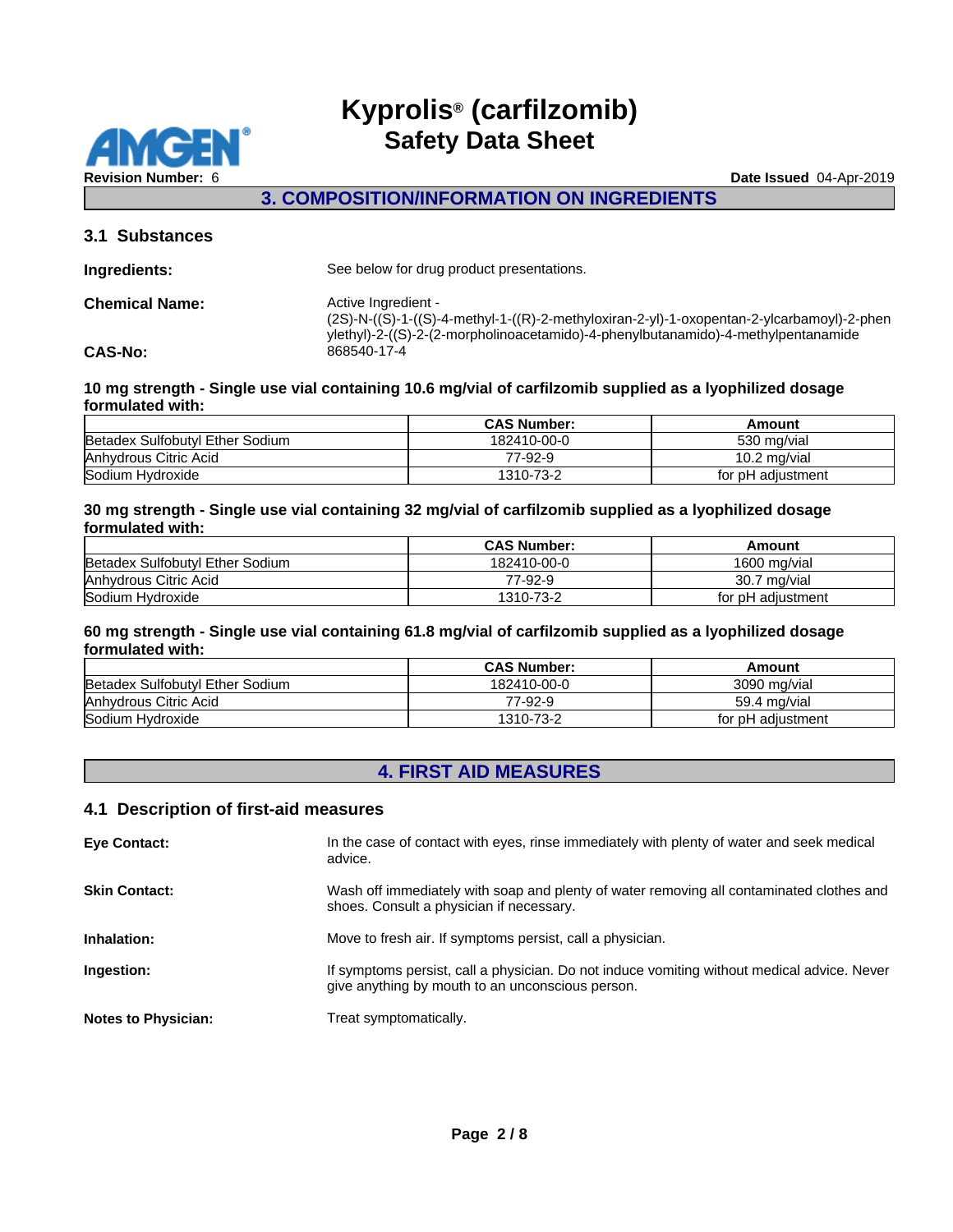

# **5. FIRE-FIGHTING MEASURES**

**5.1 Extinguishing media**

| <b>Flammable Properties:</b>                                | No information available.                                                                                  |
|-------------------------------------------------------------|------------------------------------------------------------------------------------------------------------|
| <b>Extinguishing Media:</b>                                 | Use extinguishing measures that are appropriate to local circumstances and the<br>surrounding environment. |
| E.O. Cusatel because existent from the existence or minimal |                                                                                                            |

#### **5.2 Special hazards arising from the substance or mixture**

**Hazardous Combustion Products:** No information available.

#### **5.3 Advice for firefighters**

| <b>Protective Equipment and</b>      | As in any fire, wear self-contained breathing apparatus pressure-demand, NIOSH |
|--------------------------------------|--------------------------------------------------------------------------------|
| <b>Precautions for Firefighters:</b> | (approved) and full protective gear.                                           |

#### **6. ACCIDENTAL RELEASE MEASURES**

#### **6.1 Personal precautions, protective equipment and emergency procedures**

**Spill Procedures:** If material is released or spilled, cordon off spill area. Take proper precautions to minimize exposure by using appropriate personal protective equipment in cleaning up a spill. If in powder form, wet down spilled material to minimize airborne dispersion. Soak up material with absorbent e.g., paper towels, and wash spill area thoroughly with appropriate cleaning materials. Dispose of collected material in accordance with applicable waste disposal regulations. Avoid release to the environment.

#### **7. HANDLING AND STORAGE**

#### **7.1 Precautions for Safe Handling**

**Handling and Storage:** Avoid contact with skin, eyes or clothing. Do not eat, drink or smoke in work areas. Use adequate ventilation to minimize exposure. Wash hands, face and other potentially exposed areas immediately after handling this material. Remove contaminated clothing prior to entering eating areas. Clean protective equipment thoroughly after each use. Store in a well ventilated area.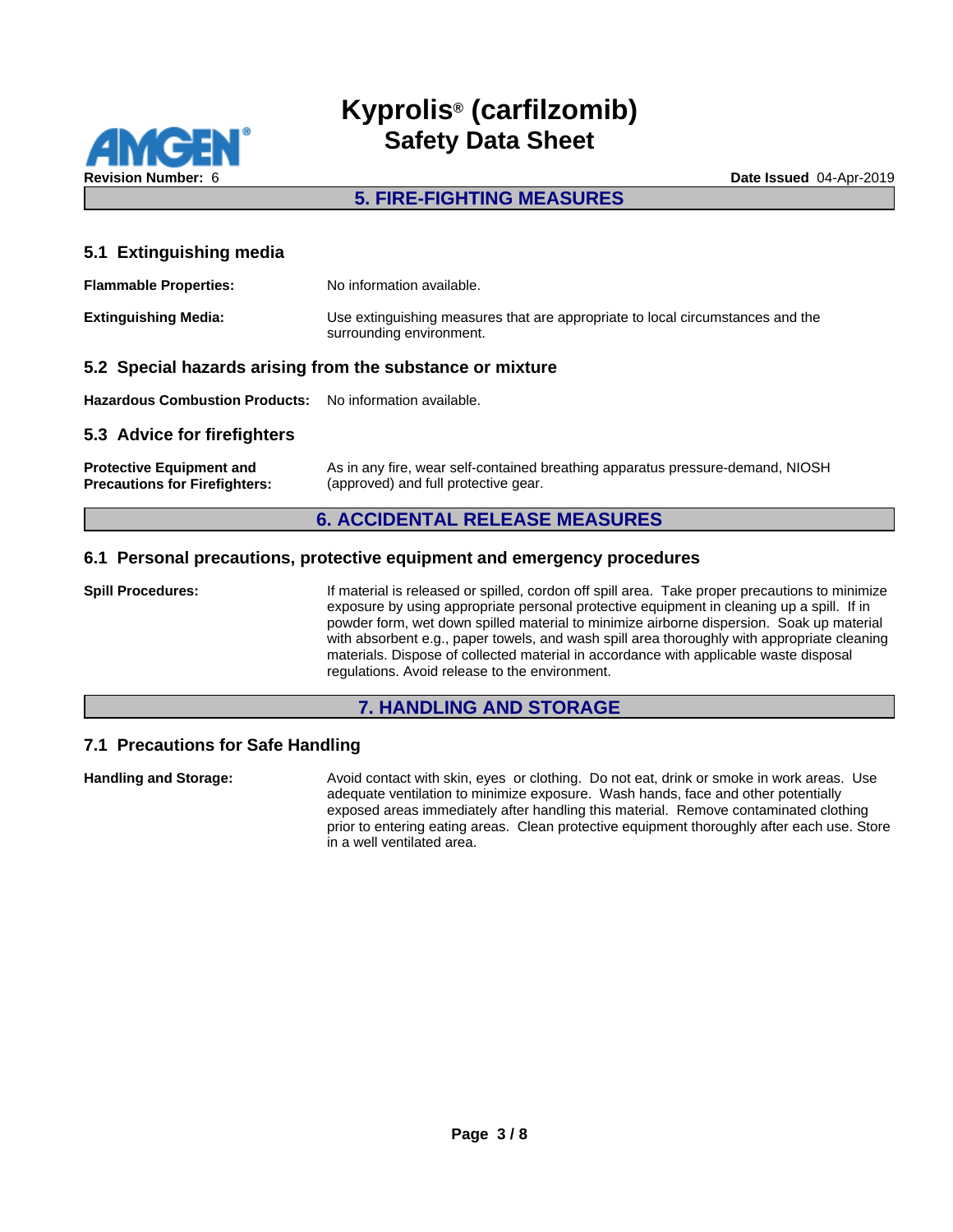**MGEN Revision Number:** 6 **Date Issued** 04-Apr-2019

# **Kyprolis® (carfilzomib) Safety Data Sheet**

# **8. EXPOSURE CONTROLS/PERSONAL PROTECTION**

#### **8.1 Control parameters**

| <b>Occupational Exposure Limit:</b>  | No exposure guidelines established by ACGIH, NIOSH or OSHA. Amgen recommends an<br>occupational exposure limit (OEL) of 6 $\mu$ g/m <sup>3</sup> as an 8-hour time weighted average over a<br>40-hour work week. The OEL is designed as an acceptable airborne concentration of a<br>substance for which it is believed that workers may be repeatedly exposed day after day<br>without adverse health effects. Carfilzomib has been classified per Amgen's Hazard<br>Classification System as an Occupational Exposure Band 4 compound (5 $\mu$ g/m <sup>3</sup> - 20<br>$\mu$ g/m <sup>3</sup> ). |
|--------------------------------------|-----------------------------------------------------------------------------------------------------------------------------------------------------------------------------------------------------------------------------------------------------------------------------------------------------------------------------------------------------------------------------------------------------------------------------------------------------------------------------------------------------------------------------------------------------------------------------------------------------|
| <b>Engineering Controls:</b>         | When practicable, handle material in enclosed processes or in processes with effective<br>local exhaust ventilation or within a chemical hood.                                                                                                                                                                                                                                                                                                                                                                                                                                                      |
| 8.2 Exposure controls                |                                                                                                                                                                                                                                                                                                                                                                                                                                                                                                                                                                                                     |
| <b>Personal Protective Equipment</b> |                                                                                                                                                                                                                                                                                                                                                                                                                                                                                                                                                                                                     |
| <b>Eye/face Protection:</b>          | Wear safety glasses with side shields, chemical splash goggles, or safety glasses with side<br>shields and a full-face shield to prevent contact with eyes. The choice of protection should<br>be based on the job activity and potential for exposure to the eyes and face.                                                                                                                                                                                                                                                                                                                        |
| <b>Skin Protection:</b>              | Use gloves or other appropriate personal protective equipment if skin contact with<br>formulation is possible. Wear lab coat or other protective over garment if splashing is<br>possible. The choice of protection should be based on the job activity and potential for skin<br>contact.                                                                                                                                                                                                                                                                                                          |
| <b>Respiratory Protection:</b>       | When possible, handle material in enclosed processes or containers. If it is properly<br>handled with effective local exhaust ventilation or containment, respiratory protection may<br>not be needed. For procedures involving larger quantities or dust/aerosol generating<br>procedures such as weighing or a large transfer of liquids, an air-purifying respirator with<br>NIOSH approval for dusts and mists may be needed. The choice of protection should be<br>based on the job activity and the potential for exposure.                                                                   |
| Other:                               | Wash hands, face and other potentially exposed areas after handling material (especially<br>before eating, drinking or smoking). Clean protective equipment thoroughly after each use.                                                                                                                                                                                                                                                                                                                                                                                                              |

#### **8.3 Environmental exposure controls**

**Environmental Exposure Controls** Avoid release to the environment.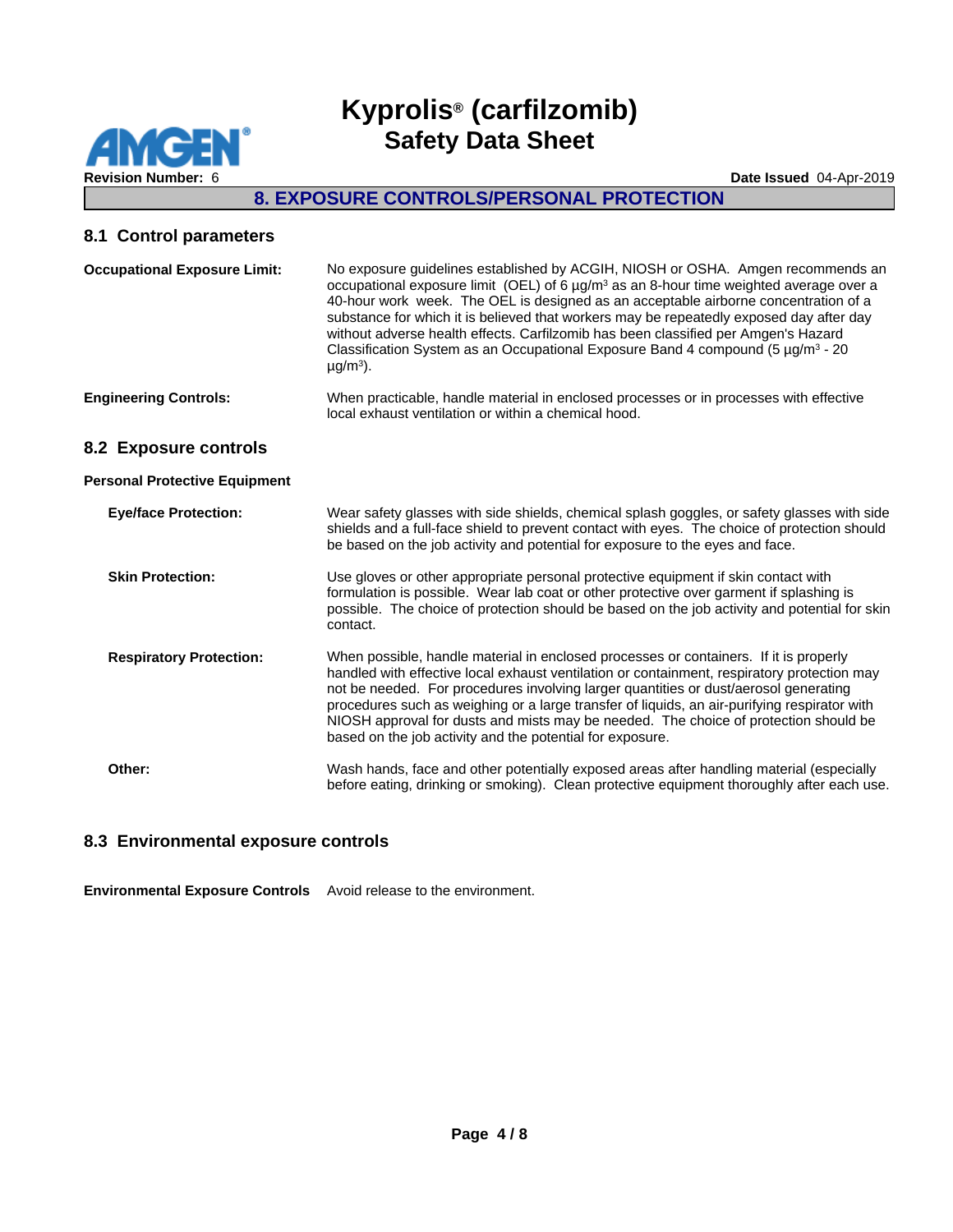

# **9. PHYSICAL AND CHEMICAL PROPERTIES**

**Molecular Weight: Odor:**  $\overline{\phantom{a}}$  **No** information available<br> **Odor Threshold:** No information available **Odor Threshold:** No information available<br> **pH**: **h** PH 3-4, following recons **Melting Point:** No information available<br> **Flash Point:** No information available **Flash Point:** No information available<br> **Evaporation Rate:** No information available **Lower explosive limit:** No information available<br> **Upper explosive limit:** No information available **Upper explosive limit:<br>Vapor Pressure: Vapor Density (air = 1):**<br>Relative density: **Partition Coefficient (log Kow):** 4.6 at pH 7 **Viscosity:** No information available

**Appearance:** White to off-white (Drug for Injection)<br> **Physical State:** Lyophilized powder Lyophilized powder<br>719.91 **pH:**<br> **pH 3-4**, following reconstitution with water<br> **Mo** information available **Evaporation Rate:** No information available No information available<br>No information available **Relative density:** No information available **Water Solubility:** 2 mg/mL, following reconstitution with 29 mL water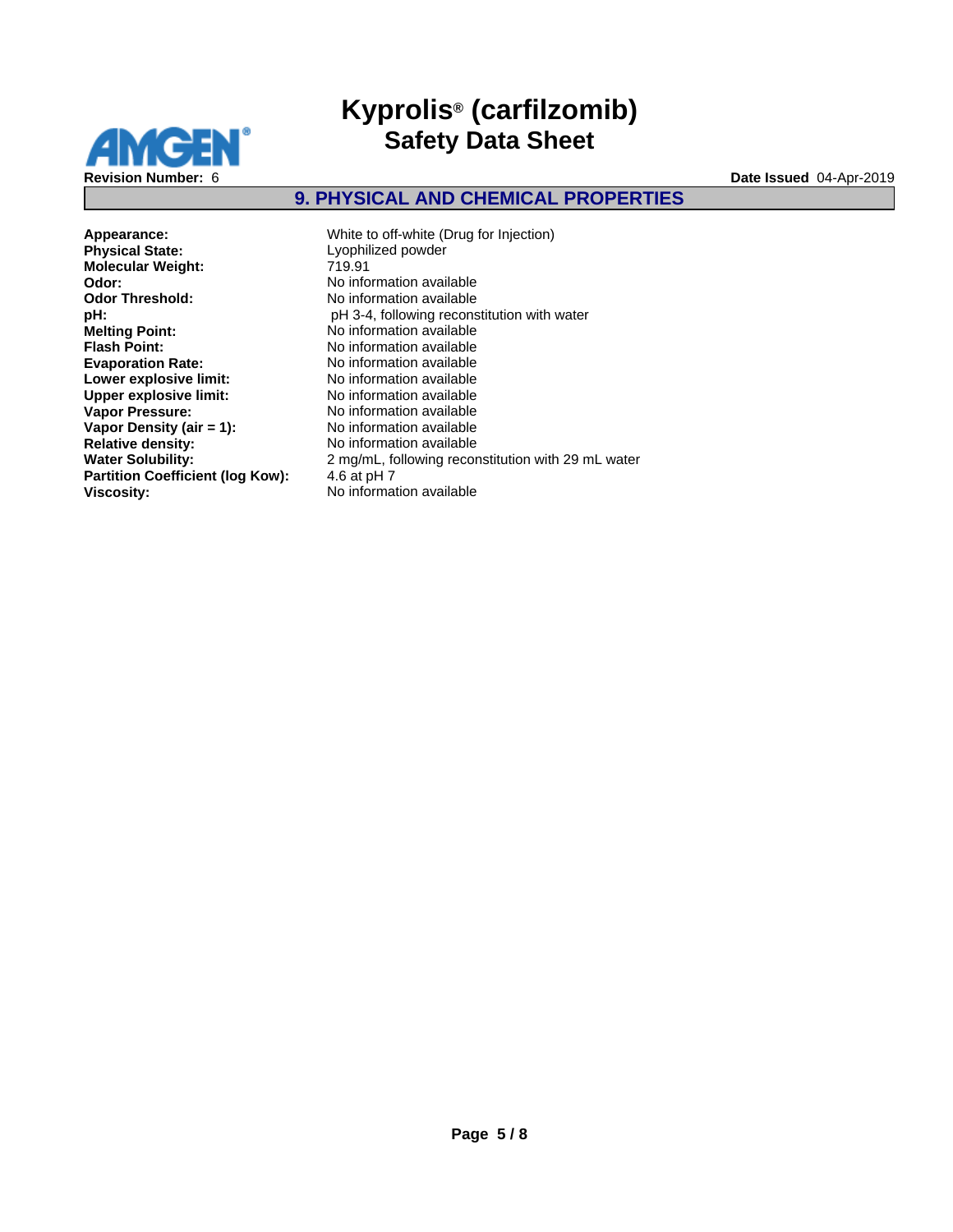

**Revision Number:** 6 **Date Issued** 04-Apr-2019 **10. STABILITY AND REACTIVITY 10.1 Reactivity** No information available **10.2 Chemical stability** No information available **10.3 Possibility of hazardous** No information available **reactions 10.4 Conditions to avoid** Carfilzomib, the active pharmaceutical ingredient in Kyprolis, will present an explosion and deflagration hazard risk when dispersed and ignited in air during manufacturing. Grounding and bonding of process equipment should be implemented. Consider inerting the process environment to mitigate an explosion hazard. High temperature process environments should be avoided to minimize the risk of a dust cloud explosion. This material is resistive and capable of accumulating a charge during process operations. It is recommended that measures are taken to reduce the rate of charge generation during transport. The rate of charge relaxation should also be increased by using proper bonding and grounding of process equipment. 10.5 Incompatible materials No information available **10.6 Hazardous decomposition products** No information available **10.7 Other information** Dust Explosion Hazard Properties tested on Carfilzomib -<br>MIE: 1mJ < MIE < 3 mJ (Es = 1.7) without inductance MIT (dust cloud):  $380^{\circ}$ C Kst:  $318$  bar-m/sec  $\pm 10\%$ Pmax: 8.0 bar ± 10% LOC: 12.5 vol  $% \pm 1$ Electrostatic Properties tested on Carfilzomib - Volume resistivity: 4.0 x 10<sup>17</sup> Ω-cm

# **11. TOXICOLOGICAL INFORMATION**

Calculated Dielectric Constant: 2.4 Measured Decay Time: 84,960 sec

#### **11.1 Information on toxicological effects**

| <b>Acute Toxicity:</b>                    | No information available                                                                         |
|-------------------------------------------|--------------------------------------------------------------------------------------------------|
| <b>Skin corrosion/irritation:</b>         | Not corrosive or irritating to the skin per the in vitro EpiDerm assays (UN GHS No<br>Category). |
| Serious eye damage/eye irritation:        | Non-irritating to the eye based on in vitro BCOP assay (UN GHS No Category).                     |
| <b>Respiratory or skin sensitization:</b> | Not a skin sensitizer based on rLLNA assay (UN GHS No Category).                                 |
| Germ cell mutagenicity:                   | Not genotoxic based on the bacterial reverse mutation study (UN GHS No Category).                |
| Carcinogenicity:                          | No information available                                                                         |
| <b>Reproductive toxicity:</b>             | Does not meet GHS Classification Criteria and therefore is not classified.                       |
| <b>STOT - single exposure:</b>            | Does not meet GHS Classification Criteria and therefore is not classified.                       |
| STOT - repeated exposure:                 | Does not meet GHS Classification Criteria and therefore is not classified.                       |
| <b>Aspiration Hazard:</b>                 | No information available                                                                         |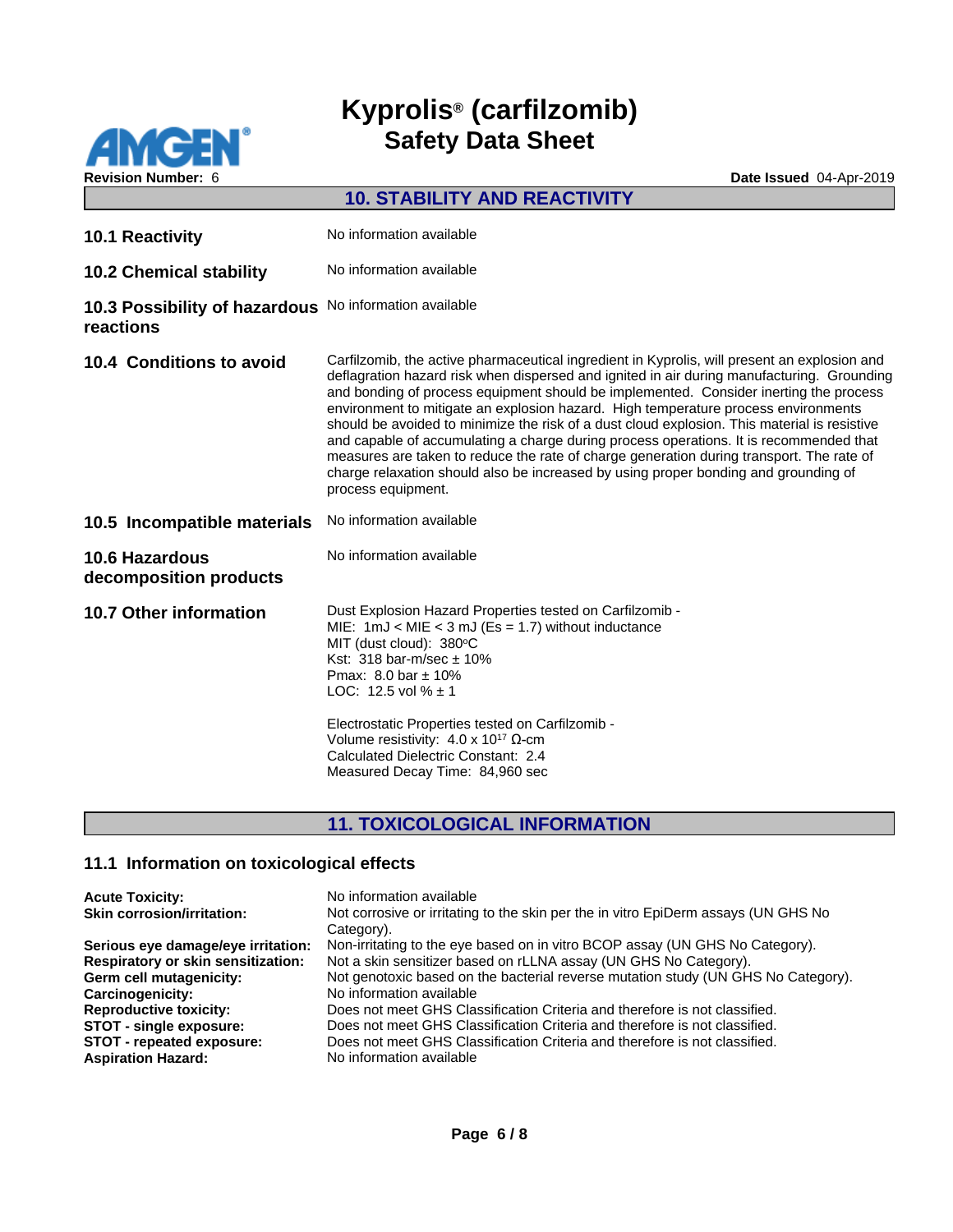

# **12. ECOLOGICAL INFORMATION**

#### **12.1 Toxicity**

**Ecotoxicity effects:** No information available

#### **12.2 Persistence and degradability**

**Persistence/Degradability:** No information available

#### **12.3 Bioaccumulative potential**

**Bioaccumulation/ Accumulation:** No information available

#### **12.4 Mobility in soil**

**Mobility in Environmental Media:** No information available

#### **12.5 Results of PBT and vPvB assessment**

**Results of PBT and vPvB assessment:** Data confirms that carfilzomib rapidly degrades and extensive mineralization occurs in natural systems. Carfilzomib is unlikely to result in signifcant risk to the environment.

#### **12.6 Other adverse effects**

**Other Adverse Effects:** No information available

### **13. DISPOSAL CONSIDERATIONS**

#### **13.1 Waste treatment methods**

**Waste Disposal Method:** Dispose of waste according to prescribed federal, state, local and competent authority guidelines.

#### **14. TRANSPORT INFORMATION**

**DOT:** Not regulated by U.S. DOT, IATA, or IMDG.